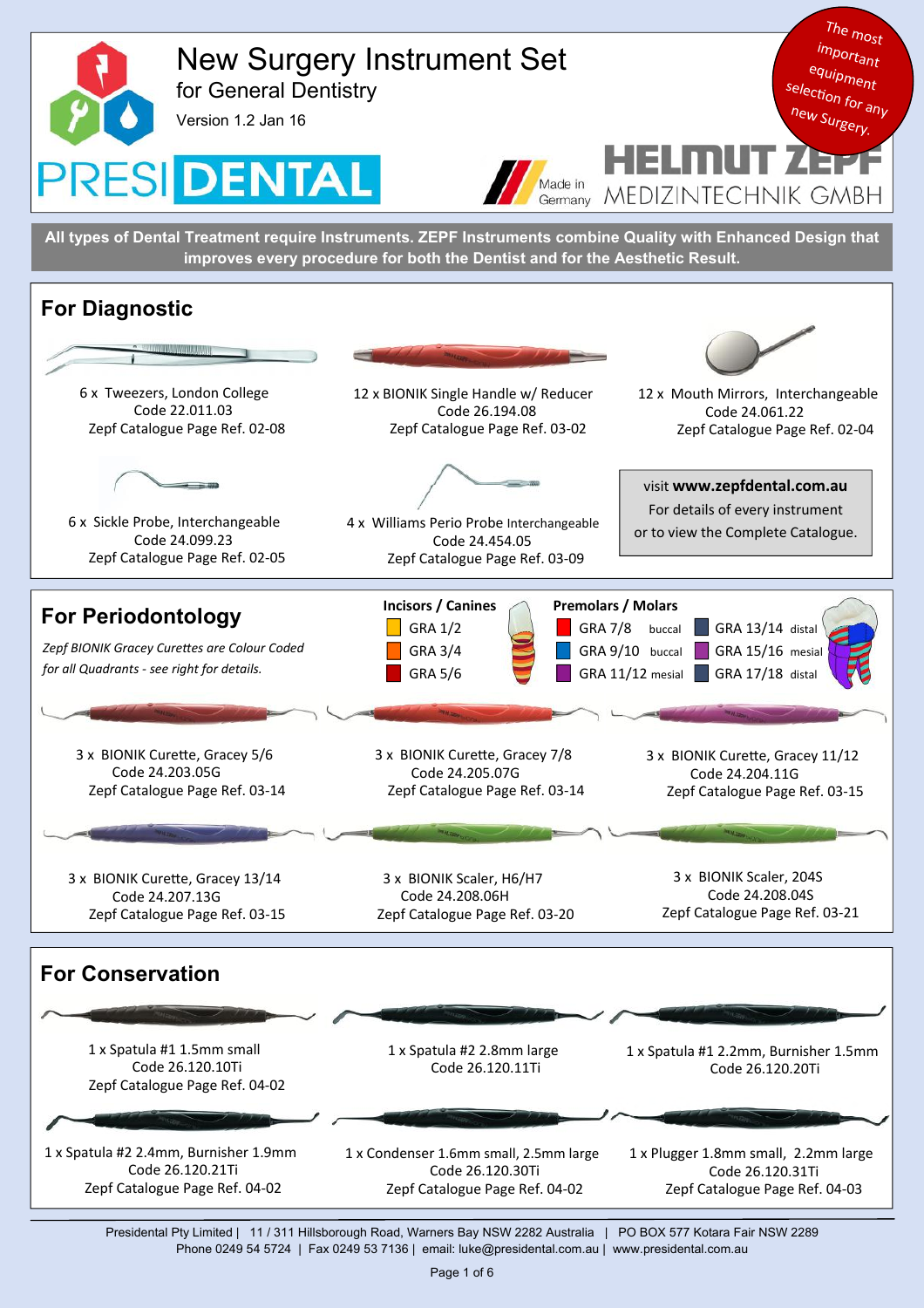

# **For Conservation**

1 x Plugger 1.7mm small, 1.7mm small Code 26.120.40Ti Zepf Catalogue Page Ref. 04‐03

2 x Excavators 127/128 2.0mm Code 24.708.27 Zepf Catalogue Page Ref. 04‐10





1 x Spatula Combination 1.7mm Code 26.120.50Ti

2 x Excavators 19 2.0mm Code 24.733.19 Zepf Catalogue Page Ref. 04‐11

1 x Imp.Tray Upper B0 W55mmxL39mm Code 28.601.00 Zepf Catalogue Page Ref. 04‐14

1 x Imp.Tray Upper B2 W71mmxL60mm Code 28.601.02 Zepf Catalogue Page Ref. 04‐14

1 x Imp.Tray Upper B4 W80mmxL73mm Code 28.601.04 Zepf Catalogue Page Ref. 04‐14

1 x Imp.Tray Lower B0 W61mmxL44mm Code 28.606.00 Zepf Catalogue Page Ref. 04‐15

1 x Imp.Tray Lower B2 W78mmxL54mm Code 26.606.02 Zepf Catalogue Page Ref. 04‐15

1 x Imp.Tray Lower B4 W83mmxL65mm Code 28.606.04 Zepf Catalogue Page Ref. 04‐15

1 x Impression Modelling Knife







2 x Tofflemire Matrx Retainer Code 19.060.00

1 x Rubber Dam Forceps Ivory Code 19.037.01 Zepf Catalogue Page Ref. 04‐19

1 x Cement Spatula 4.5mm Code 26.130.01 Zepf Catalogue Page Ref. 04‐09

<sup>Aade in</sup> MEDIZINTECHNIK GMBH

Made in

2 x Carving Instrument Hollenback # 3 Code 28.130.00 Zepf Catalogue Page Ref. 09‐07

**TERRITE TELEVISION IN THE PRESENT OF A PROPERTY OF A PROPERTY OF A PROPERTY OF A PROPERTY OF A PROPERTY OF A** 

1 x Imp.Tray Upper B1 W65mmxL52mm Code 28.601.01 Zepf Catalogue Page Ref. 04‐14

1 x Imp.Tray Upper B3 W73mmxL63mm Code 28.601.03 Zepf Catalogue Page Ref. 04‐14

1 x Imp.Tray Lower B1 W72mmxL51mm Code 28.606.01 Zepf Catalogue Page Ref. 04‐15

1 x Imp.Tray Lower B3 W82mmxL58mm Code 28.606.03 Zepf Catalogue Page Ref. 04‐15



2 x Articulating Paper Forceps Code 22.101.15 Zepf Catalogue Page Ref. 04‐22



1 x Rubber Dam Punch Ainsworth Code 19.010.00 Zepf Catalogue Page Ref. 04‐19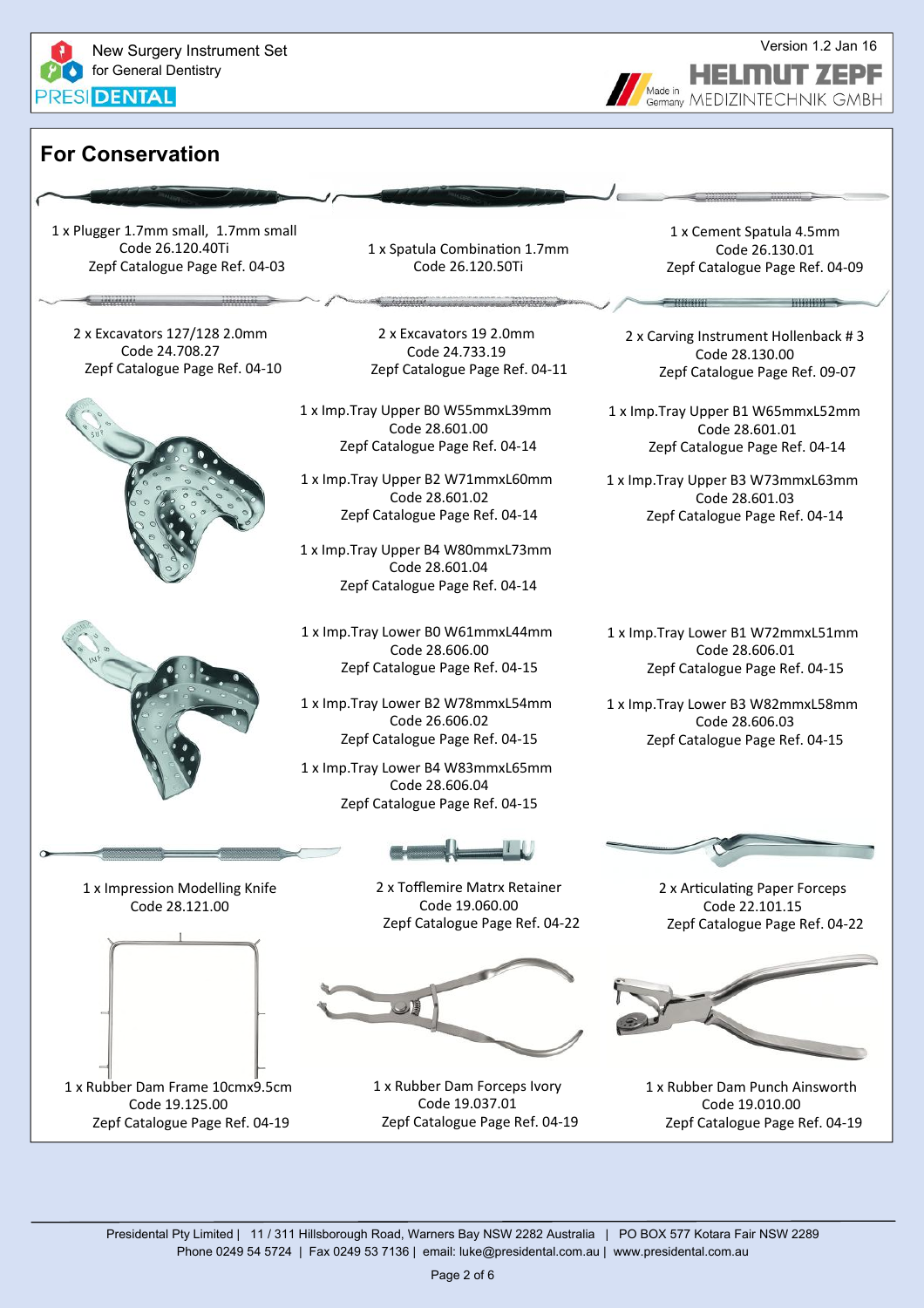

### Version 1.2 Jan 16 HELMUT ZEPF Made in <sup>Aade in</sup> MEDIZINTECHNIK GMBH

# **For Extraction**

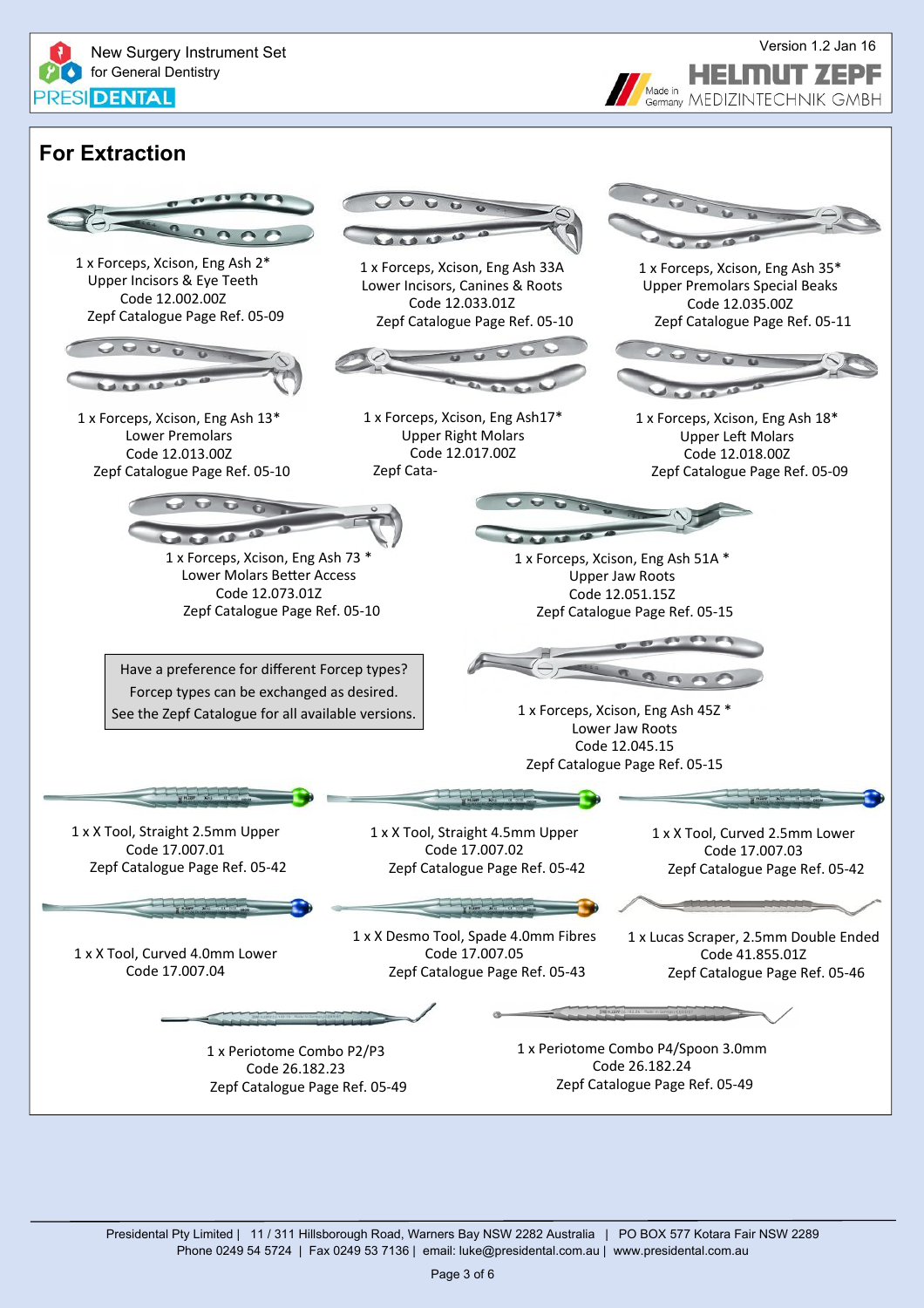

| PACKAGE PRICE incl GST \$7,975.00       |                   |
|-----------------------------------------|-------------------|
|                                         | $+$ GST \$ 725.00 |
| Package Price Instrument Set \$7,250.00 |                   |
|                                         | $+$ GST \$ 838.62 |
| Normal Value Instrument Set \$ 8,386.18 |                   |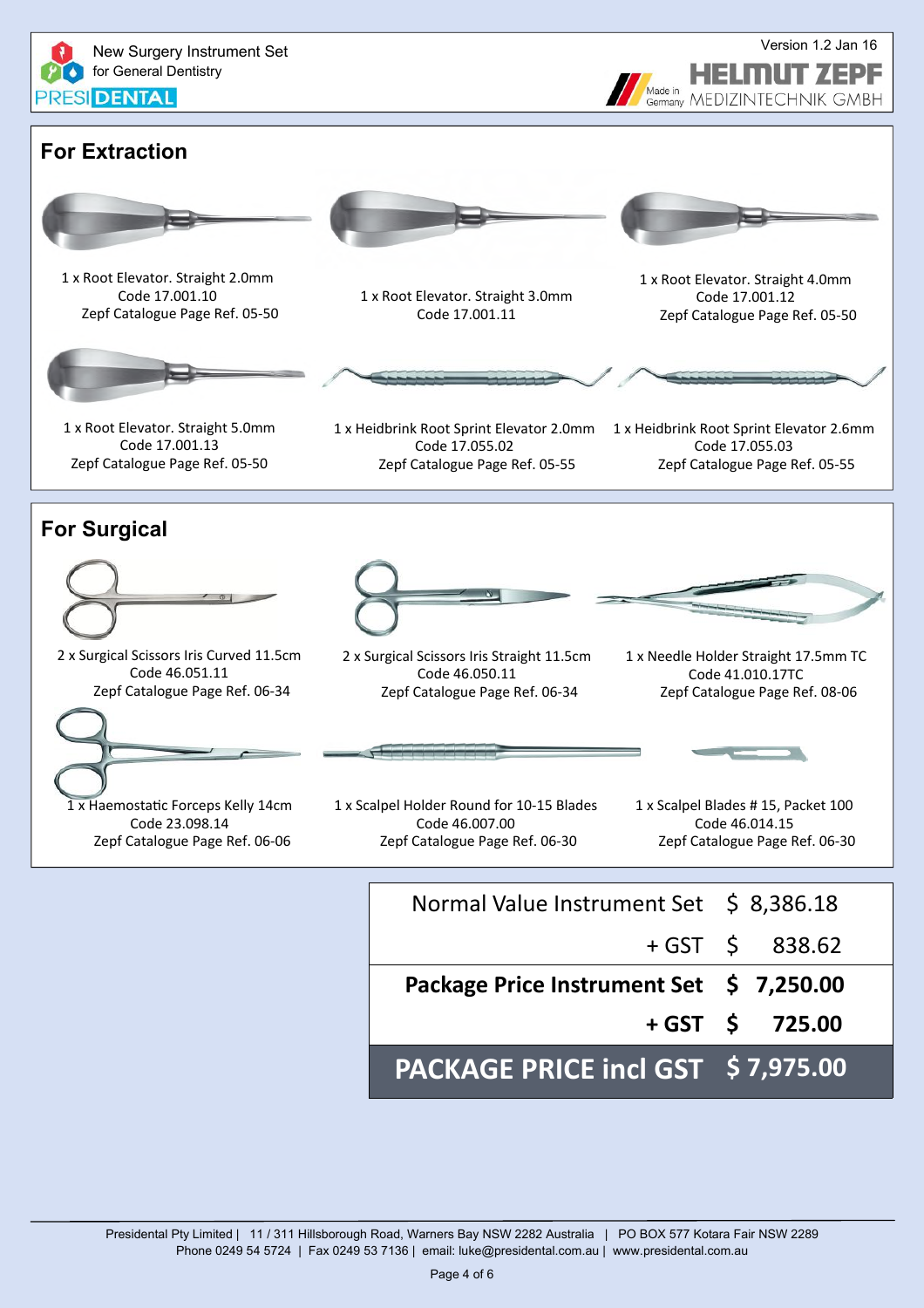

**FELINUT ZEPF** 



## **For Extraction**

### **Upgrade of ExtracƟon Forceps to RoBa ediƟon**

With the patented design, RoBa is the advancement of conventional extracting forceps with the advantages of a tapered deep grip. The modified beaks fit exactly on the teeth which ensures a maximum grip on the appliance. The new beaks are available for all figures in the upper and lower jaw.



The billow grind claws radially into the teeth and avoids a 'riding' between the tooth crown and the inner contour of the beak.

Concavely elaborated inner contours of the forceps beak fit in the convex tooth contour. With deep grip in the alveolus on the neck of the tooth or crown, RoBa ensures a parallel and maximum grip.

**TENTED** 

ZEPI:

Zepf Catalogue Ref. 05‐28

Upgrade price with Instrument Set  $$280+GST = $297$ *Normally \$ 355 incl GST*

Zepf Catalogue Ref. 05‐02

**For Extraction** 

**AddiƟon of the Benex II ExtracƟon System**

**Benex II** 



In modern dentistry, Implantology following extraction is favoured.

Benex II provides gentle & simple extraction of roots over the whole mouth. Damage to soft tissue and the surrounding bone is minimised.

Due to the longitudinal extraction method. Benex II provides the optimal base for direct implantation. It is also a valuable aid for retarded implantation after extraction.

For full details and video see htt[p://zepfdental.com.au/zepf](http://zepfdental.com.au/zepf-product-highlights/benex-ii/)-product-highlights/benex-ii/

Set includes Code 12.303.00 Benex II Set ‐ Basic type Special price with Instrument Set  $$ 2,600+GST = $ 2,860$ *Normally \$ 3,376 incl GST*